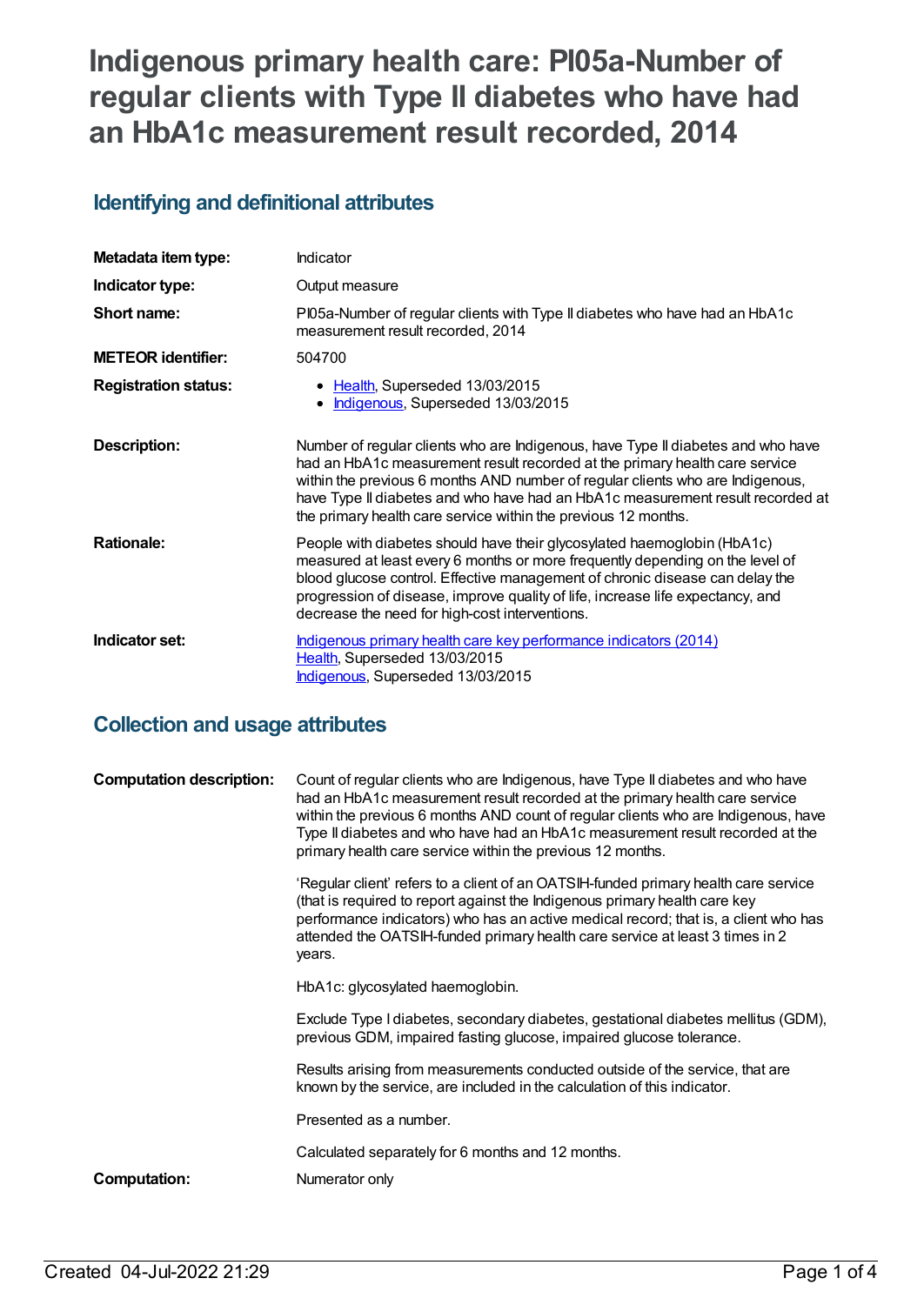| <b>Numerator:</b>               | Calculation A: Number of regular clients who are Indigenous, have Type II diabetes<br>and who have had an HbA1c measurement result recorded at the primary health<br>care service within the previous 6 months.  |
|---------------------------------|------------------------------------------------------------------------------------------------------------------------------------------------------------------------------------------------------------------|
|                                 | Calculation B: Number of regular clients who are Indigenous, have Type II diabetes<br>and who have had an HbA1c measurement result recorded at the primary health<br>care service within the previous 12 months. |
| <b>Numerator data elements:</b> | Data Element / Data Set-                                                                                                                                                                                         |
|                                 |                                                                                                                                                                                                                  |
|                                 | Person-diabetes mellitus status, code NN                                                                                                                                                                         |
|                                 | Data Source                                                                                                                                                                                                      |
|                                 | Indigenous primary health care data collection                                                                                                                                                                   |
|                                 | NMDS / DSS                                                                                                                                                                                                       |
|                                 | Indigenous primary health care DSS 2014-15                                                                                                                                                                       |
|                                 | Guide for use                                                                                                                                                                                                    |
|                                 | Type II diabetes only.                                                                                                                                                                                           |
|                                 | Data Element / Data Set-                                                                                                                                                                                         |
|                                 |                                                                                                                                                                                                                  |
|                                 | Person-Indigenous status, code N                                                                                                                                                                                 |
|                                 | Data Source                                                                                                                                                                                                      |
|                                 | Indigenous primary health care data collection                                                                                                                                                                   |
|                                 | NMDS / DSS                                                                                                                                                                                                       |
|                                 | Indigenous primary health care DSS 2014-15                                                                                                                                                                       |
|                                 | Data Element / Data Set-                                                                                                                                                                                         |
|                                 |                                                                                                                                                                                                                  |
|                                 | Person-regular client indicator, yes/no code N                                                                                                                                                                   |
|                                 | Data Source                                                                                                                                                                                                      |
|                                 | Indigenous primary health care data collection                                                                                                                                                                   |
|                                 | NMDS / DSS                                                                                                                                                                                                       |
|                                 | Indigenous primary health care DSS 2014-15                                                                                                                                                                       |
|                                 | Data Element / Data Set-                                                                                                                                                                                         |
|                                 | Person-glycosylated haemoglobin measurement result recorded indicator.                                                                                                                                           |
|                                 | yes/no code N                                                                                                                                                                                                    |
|                                 | Data Source                                                                                                                                                                                                      |
|                                 | Indigenous primary health care data collection                                                                                                                                                                   |
|                                 | NMDS / DSS                                                                                                                                                                                                       |
|                                 | Indigenous primary health care DSS 2014-15                                                                                                                                                                       |
|                                 |                                                                                                                                                                                                                  |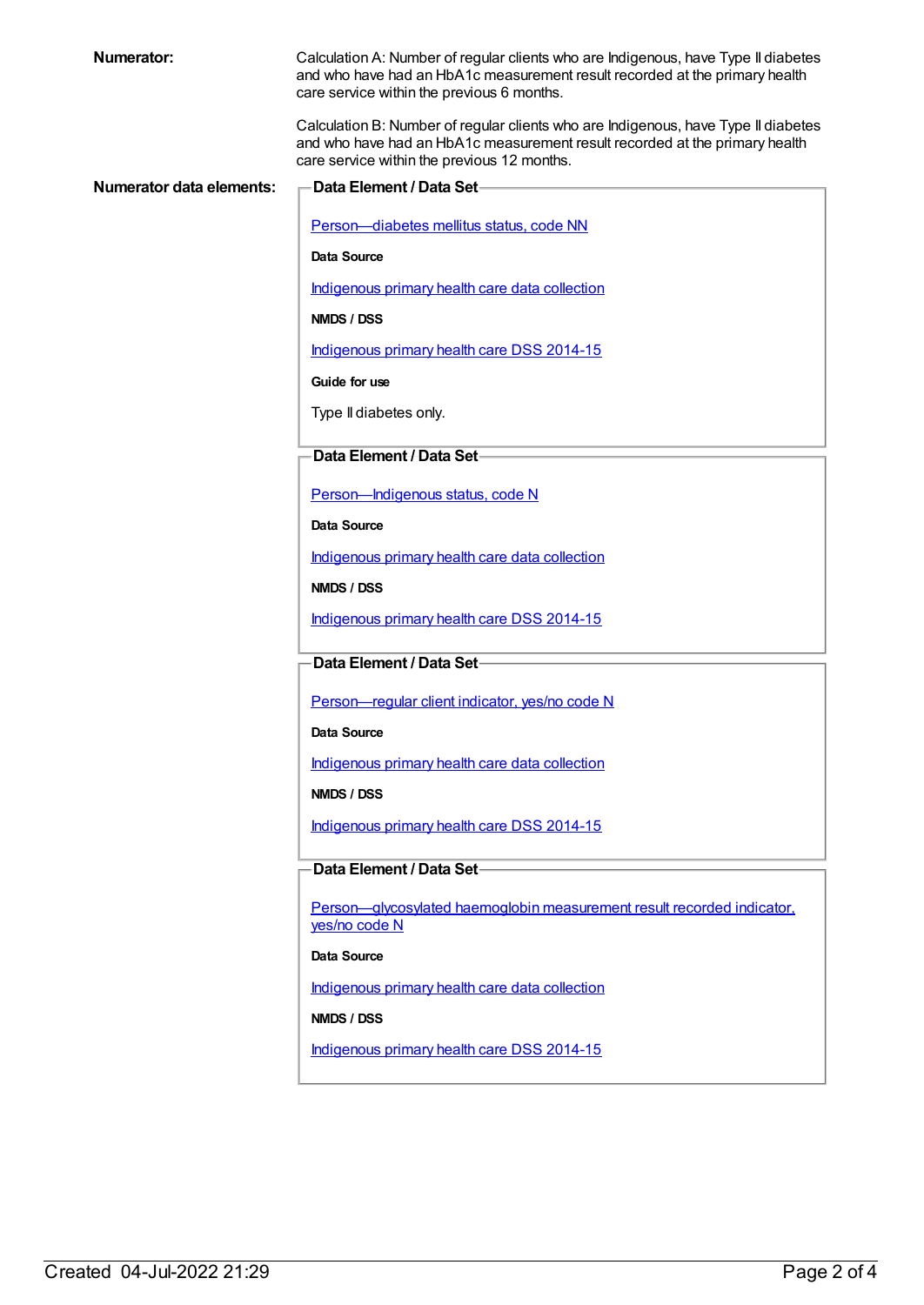| Disaggregation:                         | 1. Sex:<br>a) Male<br>b) Female                                                                                                                                |  |
|-----------------------------------------|----------------------------------------------------------------------------------------------------------------------------------------------------------------|--|
|                                         | 2. Age:<br>$a) 0-4$ years<br>$b)$ 5-14 years<br>c) 15-24 years<br>d) 25-34 years<br>e) 35-44 years<br>f) 45-54 years<br>g) 55-64 years<br>h) 65 years and over |  |
| <b>Disaggregation data</b><br>elements: | Data Element / Data Set-<br>Person-sex, code N<br>Data Source<br>Indigenous primary health care data collection<br>NMDS / DSS                                  |  |
|                                         | Indigenous primary health care DSS 2014-15                                                                                                                     |  |
|                                         | Data Element / Data Set-                                                                                                                                       |  |
|                                         | Person-age, total years N[NN]                                                                                                                                  |  |
|                                         | Data Source                                                                                                                                                    |  |
|                                         | Indigenous primary health care data collection                                                                                                                 |  |
|                                         | NMDS / DSS                                                                                                                                                     |  |
|                                         | Indigenous primary health care DSS 2014-15                                                                                                                     |  |

## **Representational attributes**

| <b>Representation class:</b> | Count  |
|------------------------------|--------|
| Data type:                   | Real   |
| Unit of measure:             | Person |

## **Indicator conceptual framework**

| <b>Framework and</b> | Effective/Appropriate/Efficient |  |
|----------------------|---------------------------------|--|
| dimensions:          |                                 |  |

### **Data source attributes**

| Data sources: | Data Source                                    |
|---------------|------------------------------------------------|
|               | Indigenous primary health care data collection |
|               | Frequency                                      |
|               | 6 monthly                                      |
|               | Data custodian                                 |
|               | Australian Institute of Health and Welfare.    |